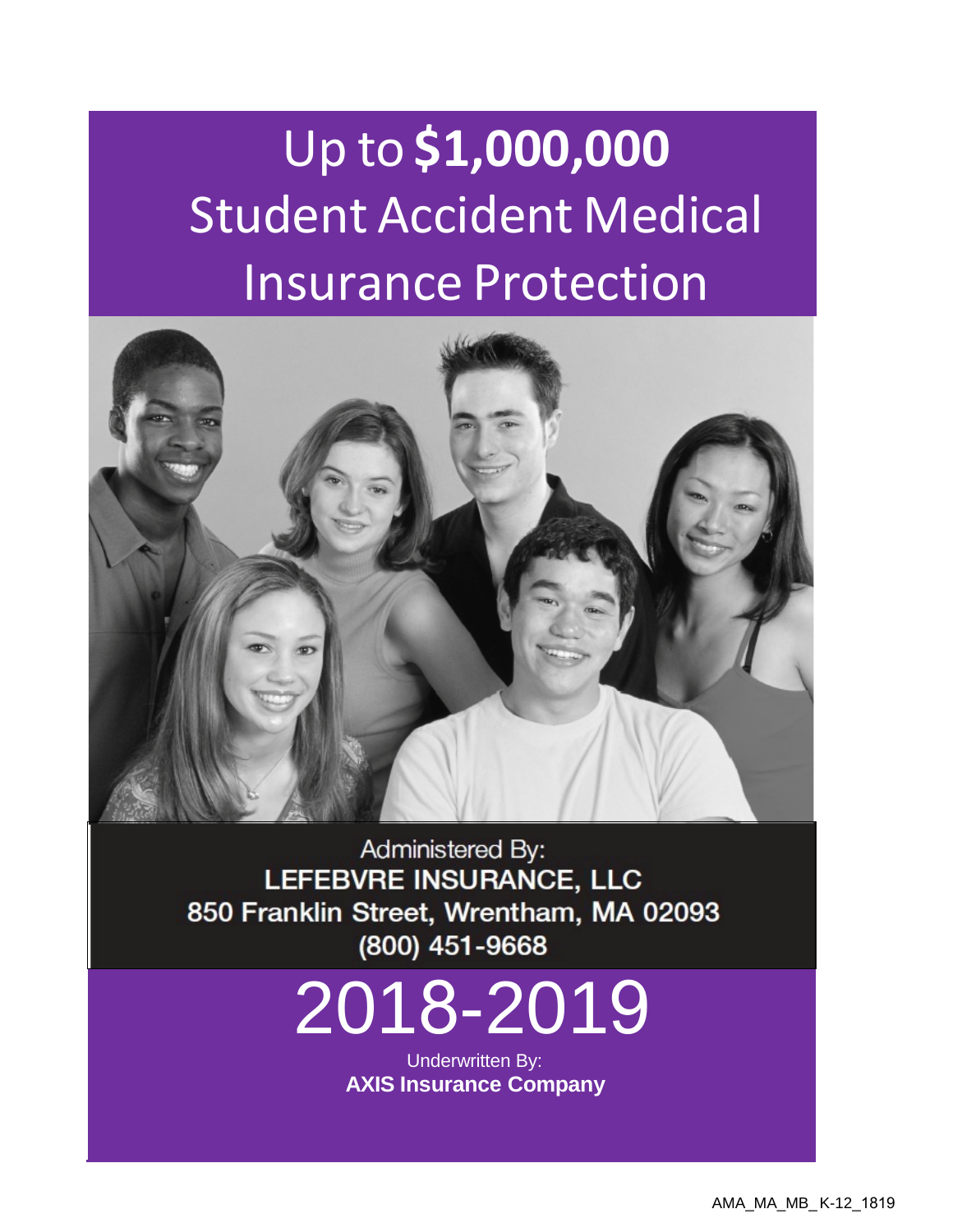#### Optional \$50,000 Extended Dental Benefit

#### **24 Hour Accident Coverage**

Provides accident coverage for the full 24 hours of the day, not only during school hours, but also at home or on weekends, during vacation periods, at camp, anytime, anywhere when school is not in session. SEE EXCLUSIONS.

Full Time, Registered Student K-12, Teachers, Administrative and Other Personnel. . . . . . \$50.00

#### **SCHOOL TIME ACCIDENT COVERAGE**

Provides coverage while in attendance at school during the hours and on the days that school is in session. Includes traveling directly and without interruption to or from the Insured's residence and the school for regular school session, for such travel time as is required, but not to exceed one hour after school is dismissed, or if additional travel time on the school bus is required, coverage here under shall extend for such additional travel time as might be necessary. Participation in or attendingan activity exclusively organized, sponsoredand solely supervised by the school and while under the supervision of school employees. Travel is limited to school supervised transportation. SEEEXCLUSIONS.

Full Time, Registered Student K-12,

Teachers, Administrative and Other Personnel. . . . . . \$8.00 Full Time, Registered Student K-12,

#### **CONDITIONS**

The accident must be reported immediately to a school authority under the School Time Coverage. Under the 24 Hour Coverage report the accident to the school or Lefebvre Insurance (the address is below).You will receive a claim form which must be filed with the Company within 90 days after the accident. Covered Excess Expenses incurred within two years from the accident will be considered. A claim for those Covered Expenses must be submitted to the Company for payment as soon as reasonably possible, but no later than one year from the date of service. It is the parent's responsibility to file the claim form within 90 days.

#### **DirectAllQuestionsandCorrespondence To:**

#### **LEFEBVRE INSURANCE,LLC 850 Franklin Street, Wrentham, MA 02093 (800)451-9668**

This brochure is not a contract. It is simply an illustration of benefits. You may read the master policy at the school district office. You will not receive an Individual Accident Policy.Keep your cancelled check, as it is proof of purchase. DO NOT SEND CASH.

**Disclosure:** US insurance coverage is underwritten by AXIS Insurance Company. Coverage is subject to exclusions and limitations and may not be available in all US states and jurisdictions. Product availability and plan design features, including eligibility requirements, descriptions of benefits, exclusions or limitations may vary depending on local country or US state laws. This insurance provided limited benefits. Limited benefits are insurance products with reduced benefits and are not intended to be an alternative to or integrated with comprehensive coverage. Further, this insurance does not coordinate with any other insurance plans. It does not provide major medical or comprehensive medical coverage and is not designed to replace major medical insurance. Further, this insurance is not minimum essential benefits as set for the under the Patient Protection and Affordable Care Act.

When this option is purchased, the basic dental benefit will be extended to provide for the Usual & Customary Charges for Dental Treatment of a Dental Injury expenses incurred within 2 years from the date of the Covered Injury. Also included in this benefit are the following:

- 1. Dental Treatment means Replacement of caps, crowns, dentures, and orthodontic appliances, (including braces) fillings, inlays, crozat appliances, endodontics, oral surgery, examinations and x- ray services required as a result of Injury.
- 2. In no event shall the Company's payment exceed the Usual & Customary Charge normallymadeby a Dentist for necessary treatment actually rendered during the 104-week period immediately following the date of Covered Injury; if there is more than one way to treat a dental problem, the Company will pay benefits for the least expensive procedure provided that this meets acceptable dental standards.
- 3.If the Insured's Dentist certifies, in writing to the Claim Administrator, that treatmentmust be deferred until aftertwo (2) years from the date of the Accident, a maximum of \$800.00 will be paid. Deferred Treatment must be completed within two (2) years of the expiration of the Initial Treatment Period. No bills will be paid without written certification. Services must commence within 90 days from the date of the Covered Injury. This benefit is in effect 24 hours a day, even when purchased with School Time Coverage.

Teachers, Administrative and Other Personnel... . . . . \$8.00

This coverage cannot be purchased without School Time or 24 Hour coverage.

#### **Accidental Death & Dismemberment**

When Injury shall result in any one of the following losses within 180 days from the date of accident, the company will pay for Loss of:

| (\$15,000 for a death under the Sports Condition of Coverage)                  |
|--------------------------------------------------------------------------------|
| Both hands or both feet or the                                                 |
| entire sight of both eyes $\ldots \ldots \ldots \ldots \ldots \ldots$ \$20,000 |
|                                                                                |
| Either One Hand or One Foot and                                                |
| the Entire Sight of One Eye\$20,000                                            |
| One Hand or One Foot or the entire                                             |
| sight of one eye $\dots\dots\dots\dots\dots\dots\dots\dots\dots$ \$10,000      |
|                                                                                |

"Loss" of a hand or foot means complete severance through or abovethe wrist or ankle joint. "Loss" of sight of an eyemeans total and irrecoverable loss of the entiresight in that eye. "Loss" of thumb or indexfinger means complete severance through or abovethe metacarpophalangeal joint of both digits. If more than one Loss is sustained by an Insured as a result

of the same accident, only one amount, the largest, will be paid. **Effective & Termination Date**

Coverage begins at 12:01 AM on the date the School receives a completed application and payment of premium. Otherwise, coverage begins on the day of receipt of the application and the first official day of school or the first official practice of interscholastic athletics / activities.

The coverage terminates on the date the Insured ceases to be a registered student or the termination date of the policy, whichever occurs first. If the student, teacher, or administrative employee moves or transfers to another Public or Parochial Day School, the student, teacher, or administrative employee will be covered at the new school until this policy expires. If the premium check is returned from the bank for any reason, the coverage is null and void.

All other coverages end when School begins regularly scheduled classes for the following School term.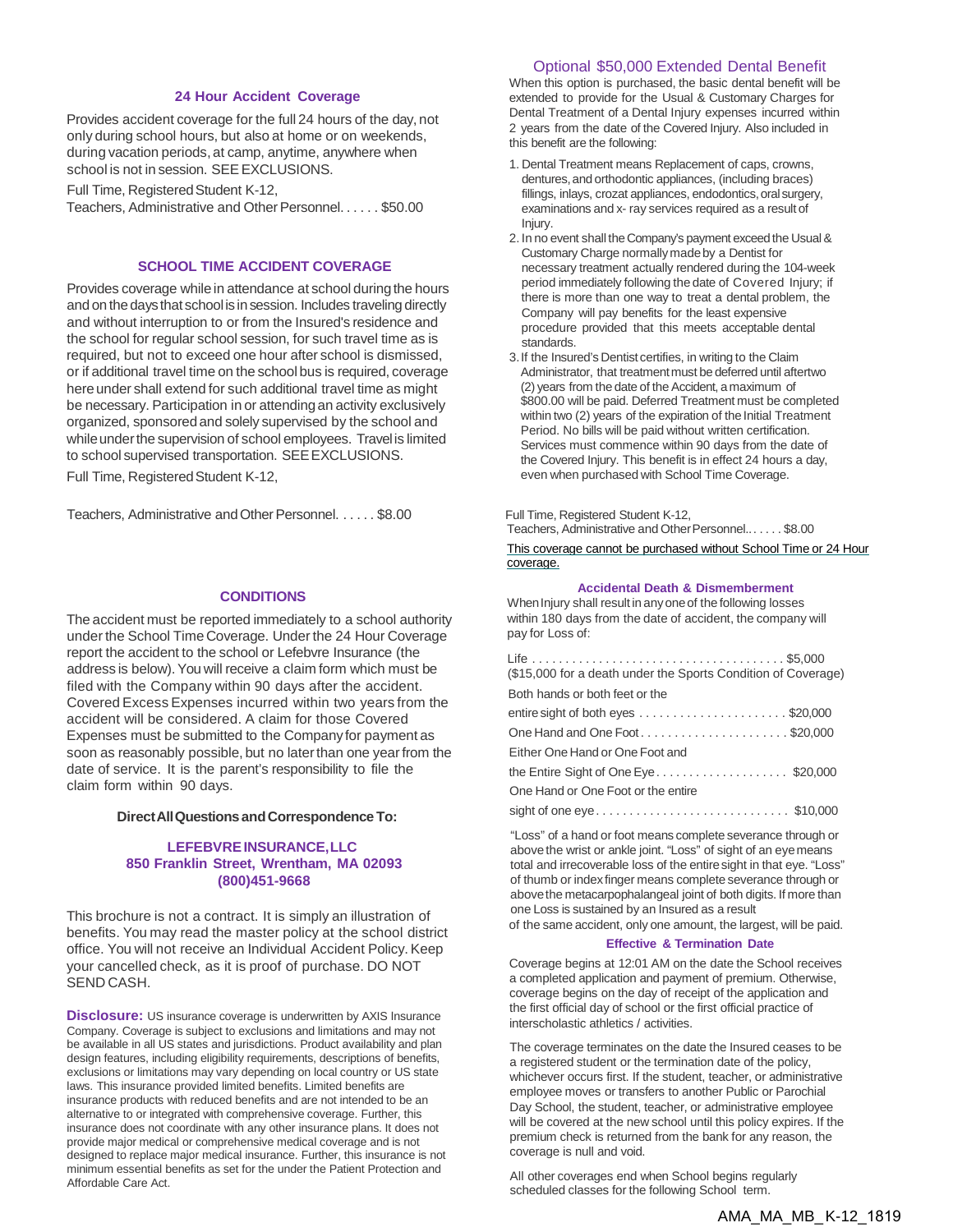#### **ACCIDENT INSURANCE PROTECTION PROVIDING A MAXIMUM OF \$1,000,000 MEDICAL EXPENSE**

Thecompany will pay Usual and Customary Expenses incurredfor a covered<br>Injury if treatment is received within 90 days after the Injury. The Schedule of Benefits arestated below. Benefits are payable for 104 weeks fromthe date of the Injury.

#### **MAXIMUM BENEFITS**

#### **Hospital Services:**

| Daily Room & Board (Semi-private)  Up to \$800/day   |               |
|------------------------------------------------------|---------------|
| Intensive Care Room & Board Usual & Customary not to |               |
|                                                      | exceed 7 days |

#### **Miscellaneous Services:**

During Hospital Confinement or when surgery is performed. . . . . . . . . . . . . . . . . . . . . . . . . . . . . . . . \$800/day

Emergency Roomoutpatient: when Hospital Confinement is not required . . . . . . . Usual & Customary

#### **Doctor's Services:**

Surgery, including pre and post operative care - Usual & Customary Expensesin accordance with the 1974 Revised California Relative Value Study, 5th Edition, having a conversion factor of . . . . . . . . . . . . . . . . . . . . . . . . . . \$150.00 unit value

Anesthesia: (including administration) and assistant surgeon: % of surgical allowance . . . . . . . . 25%

Doctor visitsother than for physiotherapy or similar treatment when no surgery benefitis paid . . . . . . . . . Usual & Customary

Consultants (when required by attending physician for confirmation or determining a diagnosis but not for treatment) and second opinion: . . . . . . . . . . . Usual & Customary

#### **Laboratory & X-Ray Services:**

Other than Dental and including fee for interpretation and/or reading of X-Ray X-ray when not Hospital Confined X-Ray . . . . . . . . . . Usual & Customary Lab . . . . . . . . . . . . . . . . . . . . . . . . . . . . . . . . . . . . . . Usual & Customary MRI's, CATScans, Laser Treatments or similar procedures,including fee for interpretation and/or reading . . . . . . . . . . . . . . . . . . . . . . . . . . . . . . \$800.00

#### **Additional Services**:

| Physiotherapy or similar treatment:                        |
|------------------------------------------------------------|
| In-Hospital Usual & Customary                              |
| Out of Hospital\$1,500.00                                  |
| Chiropractic Services (in or out of hospital)  \$500.00    |
| Registered Nurse (in or out of hospital) Usual & Customary |
| Ambulance to initial treatment facility Usual & Customary  |
| Orthopedic Appliances:                                     |
| In-hospital Usual & Customary                              |
|                                                            |
| Outpatient drugs & medication                              |
|                                                            |

Administered by a Doctor . . . . . . . . . . . . . . . . . . . . . Usual & Customary Eyeglasses, contact lenses and hearing aids; replacement of broken

eyeglasses and/or frames, contact lenses, hearing aids, resulting from a covered Injury. . . . . . . . . . . . . . . . . . .. . . . . . . . . . . . \$650.00

#### **Dental Services**:

Fortreatment, repair or replacement of injured natural teeth, includes initial braces when required for treatment of a covered injury, as well as examination, x-rays, restorative treatment, endodontics, oral surgery, and treatment for gingivitis resulting from trauma ................\$750/tooth

#### **FULL EXCESS COVERAGE**

Benefits are payable for Medically Necessary covered expenses that are in excess of amounts payable under any Other Health Care Plan and are subject to the applicable Total Maximum for all Accident Medical Benefits. If the Insured is not covered by any Other Health Care Plan providing Accident Medical Benefits, the excess provision shall not apply, and benefits are payable to the total Maximum for all Accident Medical Benefits as shown in your Master Insurance Application.

#### **EXCLUSIONS AND LIMITATIONS**

**Exclusions:** The policy does not cover anyloss incurred as a result of:

#### **Limitation for Motor Vehicle Accidents**

Benefits will be paid for Covered Expenses incurred for treatment of Covered Injuries that result directly and independently of all other causes from a Covered Accident that occurred while the Insured Person was riding in or driving a Motor Vehicle. Benefits will not exceed the Benefit Limit shown in the *Schedule of Benefits*.

#### **EXCLUDED EXPENSES:**

For the purposes of this Accident Medical Benefit, the following will not be considered Medically Necessary Covered Expenses unless coverage is specifically provided:

- 1. expenses payable by any automobile insurance policy without regard to fault.
- 2. cosmetic surgery, except for reconstructive surgery needed as the result of a Covered Injury. 3. examination or prescriptions for, or purchase, repair or replacement of, eyeglasses, contact
- lenses; 4. services or treatment provided by persons who do not normally charge for their services, unless there is a legal obligation to pay;
- 5. treatment of injuries that result over a period of time (such as blisters, tennis elbow, etc.), and that are a normal, foreseeable result of participation in the Covered Activity (does not apply to Voluntary Coverage) (does not apply if Expanded Sports Medical Coverage is Selected on the Master Application).

#### **Common Exclusions:**

- 1. intentionally self-inflicted injury, suicide, or any attempt while sane or insane;
- 2. commission or attempt to commit a felony or an assault or to which a contributing cause was the Insured Person being engaged in an illegal occupation;
- 3. commission of or active participation in a riot or insurrection;
- 4. declared or undeclared war or act of war or any act of declared or undeclared war unless specifically provided by this Policy; 5. flight in, boarding or alighting from an Aircraft, except as a passenger on a regularly scheduled
- commercial airline; 6. parachuting;
- 7. Travel in or on any off-road motorized vehicle that does not require licensing as a motor vehicle;
- 8. sickness, disease, bodily or mental infirmity, bacterial or viral infection or medical or surgical treatment thereof, (including exposure, whether or not Accidental, to viral, bacterial or chemical agents) whether the loss results directly or non directly from the treatment except for any bacterial infection resulting from an Accidental external cut or wound or Accidental ingestion of contaminated food;
- 9. A cardiovascular, event or stroke resulting, directly and independently of all other causes, from exertion, as verified by a Physician, while the Insured Person participates in a Covered Activity (does not apply to Voluntary Coverage) (does not apply if Expanded Sports Medical Coverage is Selected on the Master Application);
- 10. voluntary ingestion of any narcotic, drug, poison, gas or fumes, unless prescribed or taken under the direction of a Physician and taken in accordance with the prescribed dosage;
- 11. injuries compensable under Workers' Compensation law or any similar law; 12. the Insured Person's intoxication. The Insured Person is conclusively deemed to be
- intoxicated if the level in His blood exceeds the amount at which a person is presumed, under the law of the locale in which the accident occurred, to be under the influence of alcohol if operating a motor vehicle, regardless of whether He is in fact operating a motor vehicle, when the injury occurs. An autopsy report from a licensed medical examiner, law enforcement officer's report, or
- similar items will be considered proof of the Insured Person's intoxication; 13. practice or play in Senior High Interscholastic Football and/or Senior High Interscholastic Sports, including travelling to and from games and practice, unless specifically provided for in the Master Insurance Application;
- 14. participation in any sports activity not specifically authorized, sponsored and supervised by the Policyholder, whether or not it takes place on the Policyholder's premises or during normal School hours, including snowboarding skiing and ice hockey;
- 15. benefits will not be paid for services or treatment rendered by any person who is: a. employed or retained by the Policyholder;
	- b. living in the Insured Person's household;
	- c. an Immediate Family Member, including domestic partner, of either the Insured Person or the Insured Person's Spouse; or

d. the Insured Person.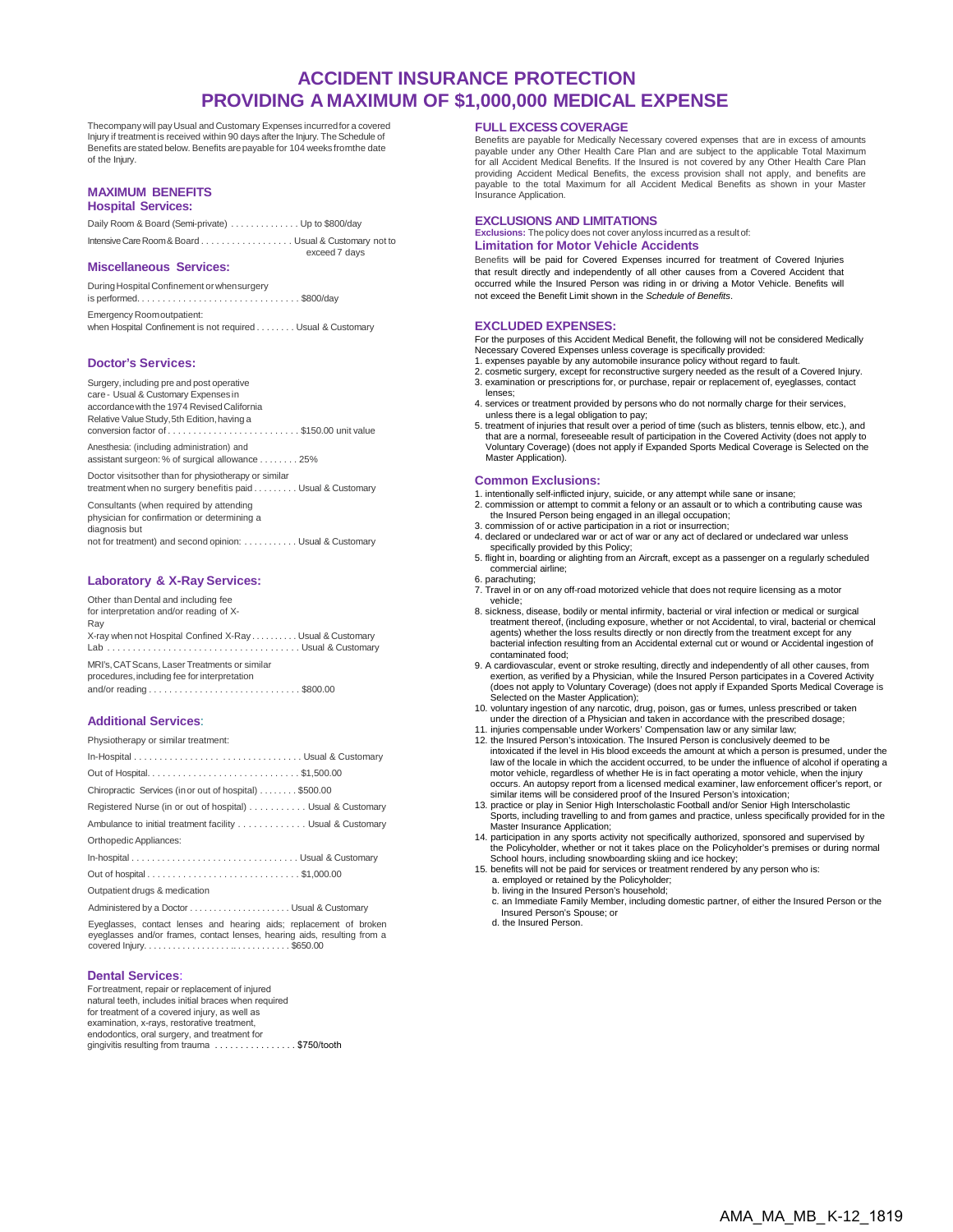#### **To File A Claim:**

- 1. Use attached claim form
- 2. Fill out all necessary information
- 3. Be sure to sign and date the bottom
- 4. Enclose any itemized bills or receipts from services rendered.
- 5. Send claim forms, itemized bills and receipts to:

#### **MCA Administrators, Inc. PO Box 6540 Harrisburg, PA 17112 (800) 427-9308**

Proof of Loss is required within 90 days from the date of the Accident. You have ONE year from the time Proof of Loss would have been required to file a claim. Claims submitted past this period will not be **considered for payment underthe policy.**

#### **ENROLLMENTFORMCHECKLIST**

#### **Did You:**

- Fill out all of the appropriate information on the enrollment form (MAKESURE SCHOOL DISTRICT IS CLEARLYLISTED)
- $\Box$  Check the appropriate box(s) for the coverage you have selected.
- Enclose a CHECK or MONEYORDER for the total Premium (your cancelled check or moneyorder stub will serve as proof of payment) along with the completed enrollment form in an envelope.

#### **For questions, inquiries, and information contact:**

Lefebvre Insurance, LLC 850 Franklin Street Wrentham, MA 02093 (800) 451-9668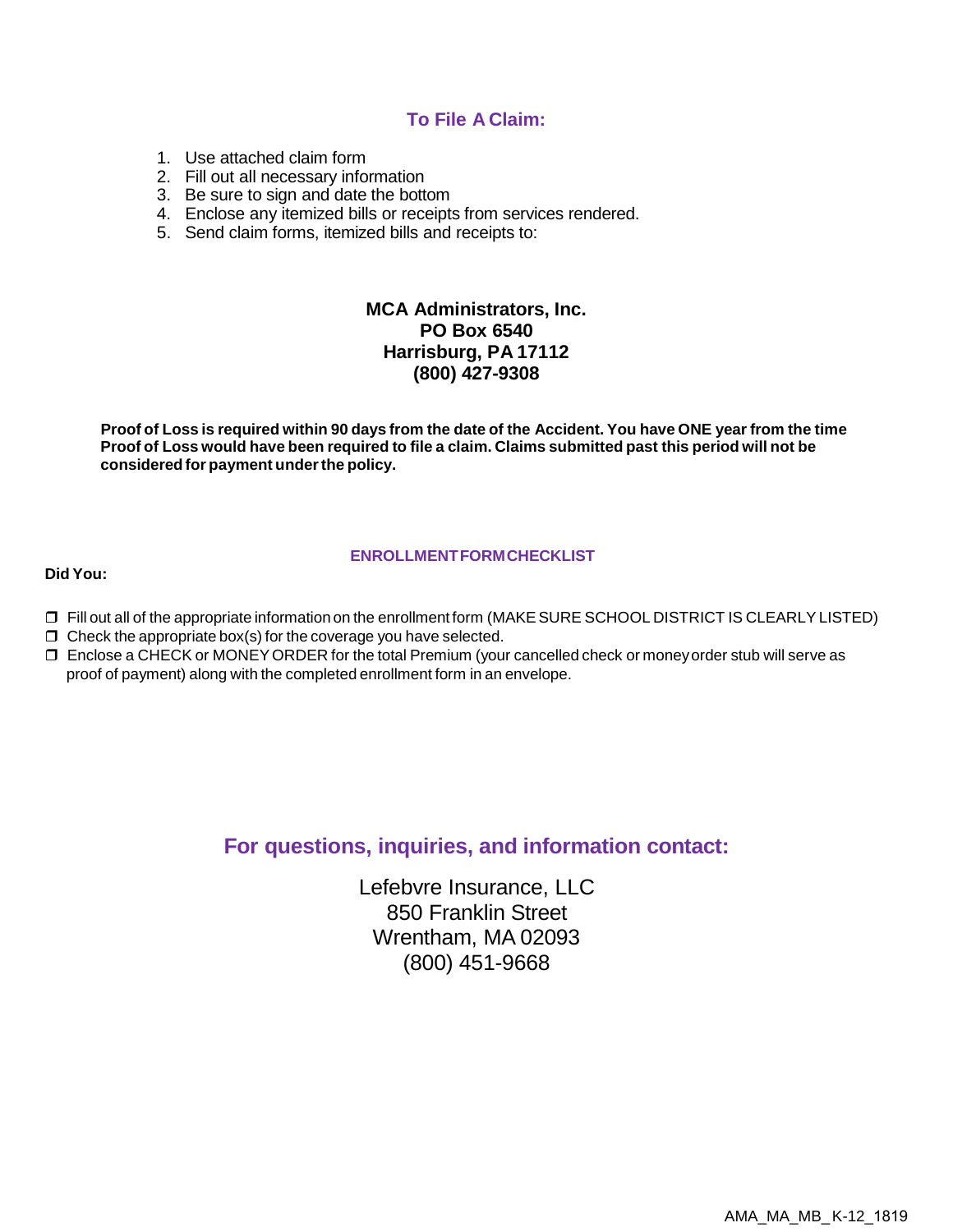#### **DONOT SENDCASH**

## **Enrollment Form**

| <b>Please Print</b>                                                                                                                                                                                                                                      |              | 2018-2019 MA          |  |  |  |  |  |  |
|----------------------------------------------------------------------------------------------------------------------------------------------------------------------------------------------------------------------------------------------------------|--------------|-----------------------|--|--|--|--|--|--|
|                                                                                                                                                                                                                                                          |              |                       |  |  |  |  |  |  |
| STUDENT'S LAST NAME                                                                                                                                                                                                                                      |              |                       |  |  |  |  |  |  |
| <b>STUDENT'S FIRST NAME</b>                                                                                                                                                                                                                              |              | <b>MIDDLE INITIAL</b> |  |  |  |  |  |  |
| BIRTH DATE (MM/DD/YYYY)                                                                                                                                                                                                                                  | <b>GRADE</b> | PHONE                 |  |  |  |  |  |  |
| <b>HOME ADDRESS</b>                                                                                                                                                                                                                                      |              | APT#                  |  |  |  |  |  |  |
| <b>CITY</b>                                                                                                                                                                                                                                              | <b>ST</b>    | ZIP                   |  |  |  |  |  |  |
| SCHOOL SYSTEM/DISTRICT                                                                                                                                                                                                                                   |              |                       |  |  |  |  |  |  |
| <b>SCHOOL NAME</b>                                                                                                                                                                                                                                       |              |                       |  |  |  |  |  |  |
| Any person who knowingly presents a false or fraudulent claim for payment of a loss or benefit or<br>knowingly presents false information in an application for insurance is guilty of a crime and may be subject<br>to fines and confinement in prison. |              |                       |  |  |  |  |  |  |
|                                                                                                                                                                                                                                                          |              |                       |  |  |  |  |  |  |
| SIGNATURE OF PARENT OR GUARDIAN                                                                                                                                                                                                                          |              | DATE                  |  |  |  |  |  |  |
| My signature above certifies that I have read and understand the Student Accident Insurance Protection<br>brochure and agree to accept the terms and conditions stated herein.                                                                           |              |                       |  |  |  |  |  |  |

No obligation to purchase.

| School Year Rate - 2018-2019 CHECK √ YOUR SELECTION      |                 |  |  |  |
|----------------------------------------------------------|-----------------|--|--|--|
| <b>Coverage Plans</b>                                    | <b>Premiums</b> |  |  |  |
| 24-Hour-Including Extended Dental                        | \$58.00         |  |  |  |
| 24 Hour Only                                             | \$50.00         |  |  |  |
| School Time Only - Including Extended Dental             | \$16.00         |  |  |  |
| School Time Only                                         | \$8.00          |  |  |  |
| Make checks payable to:<br><b>AXIS Insurance Company</b> |                 |  |  |  |

#### **Howto Enroll**

- 1. Decide whether you want the School Time, 24-Hour Accident Protection (with or without Dental).
- 2. Fill out the enrollment form and enclose the form along with a check or money order made payable to AXIS Insurance Companyshown forthe correct amount.
- 3. Mail envelope to Lefebvre Insurance, LLC., 850 Franklin Street, Wrentham, MA 02093. Your cancelled check or money order stub will be your receipt and confirmation of payment. (Please write the student'sname and school name on your check.)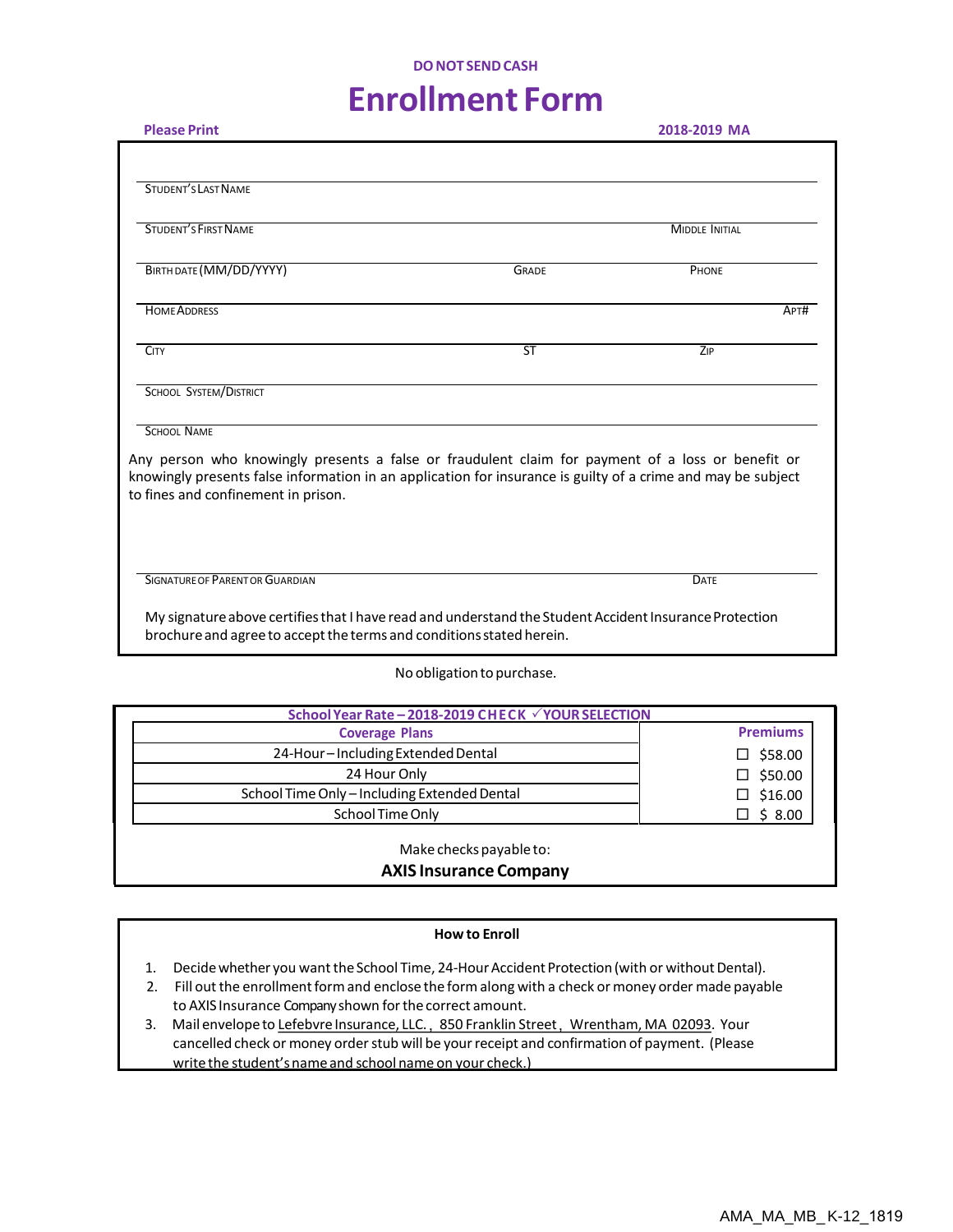MEDICAL CLAIM FORM

1. COMPLETE THIS FORM 2. ATTACH ALL BILLS 3. MAIL TO

#### MCA Administrators, Inc. PO Box 6540 Harrisburg, PA 17112

CLAIM ASSISTANCE:

(800) 427-9308

UNDERWRITTEN BY: AXIS INSURANCE COMPANY

IF PART A AND PART B ARE NOT COMPLETED *IN FULL* THIS CLAIM CANNOT BE PROCESSED AND WILL BE RETURNED.

#### BEFORE COMPLETING THIS FORM REFER TO CLAIM PROCEDURES AS THEY APPEAR ON THE BACK OF THIS MEDICAL CLAIM FORM

|                                                                                                                                                                                                                                                                                                                                                                                                                                                                                                                                                                                                                                                                                                                                                                                                                                                                                                                                                                                                                                                                                                                                                                                                                                                                                                                                                                                                                                                                                                                                                                                                                                                                                                                                                          |                                | PART A. POLICY HOLDER                                          |                                                           |                                           |  |  |  |
|----------------------------------------------------------------------------------------------------------------------------------------------------------------------------------------------------------------------------------------------------------------------------------------------------------------------------------------------------------------------------------------------------------------------------------------------------------------------------------------------------------------------------------------------------------------------------------------------------------------------------------------------------------------------------------------------------------------------------------------------------------------------------------------------------------------------------------------------------------------------------------------------------------------------------------------------------------------------------------------------------------------------------------------------------------------------------------------------------------------------------------------------------------------------------------------------------------------------------------------------------------------------------------------------------------------------------------------------------------------------------------------------------------------------------------------------------------------------------------------------------------------------------------------------------------------------------------------------------------------------------------------------------------------------------------------------------------------------------------------------------------|--------------------------------|----------------------------------------------------------------|-----------------------------------------------------------|-------------------------------------------|--|--|--|
| (1) Name of School District/College/Organization                                                                                                                                                                                                                                                                                                                                                                                                                                                                                                                                                                                                                                                                                                                                                                                                                                                                                                                                                                                                                                                                                                                                                                                                                                                                                                                                                                                                                                                                                                                                                                                                                                                                                                         | I Individual School/Team       |                                                                |                                                           | (2) County                                |  |  |  |
| (3) Address of School: (Street)<br>(City)                                                                                                                                                                                                                                                                                                                                                                                                                                                                                                                                                                                                                                                                                                                                                                                                                                                                                                                                                                                                                                                                                                                                                                                                                                                                                                                                                                                                                                                                                                                                                                                                                                                                                                                |                                | S(tate)<br>(Zip)                                               | $\mid$ (4) Area Code - Telephone #                        | (5) Date of Injury<br>MO DOVY YR          |  |  |  |
| (6) Name of Injured Person                                                                                                                                                                                                                                                                                                                                                                                                                                                                                                                                                                                                                                                                                                                                                                                                                                                                                                                                                                                                                                                                                                                                                                                                                                                                                                                                                                                                                                                                                                                                                                                                                                                                                                                               | (7) Date of Birth<br>MO DAY YR | $(8)$ Social Security #                                        | $(9)$ Age<br>$(10)$ Grade                                 | $(11)$ MALE<br>$\circ$<br>FEMALE O        |  |  |  |
| Practice O<br>P.E. O<br>(12) Injury occurred:<br>Game O<br>(13) Type of Sport: At Home O<br>Intramural O                                                                                                                                                                                                                                                                                                                                                                                                                                                                                                                                                                                                                                                                                                                                                                                                                                                                                                                                                                                                                                                                                                                                                                                                                                                                                                                                                                                                                                                                                                                                                                                                                                                 |                                | Travel O<br>Classroom O<br>Interscholastic O Intercollegiate O |                                                           |                                           |  |  |  |
| (14) Describe in detail HOW the injury occurred. NOTE: If your school uses an accident report form, please attach a copy of the report.                                                                                                                                                                                                                                                                                                                                                                                                                                                                                                                                                                                                                                                                                                                                                                                                                                                                                                                                                                                                                                                                                                                                                                                                                                                                                                                                                                                                                                                                                                                                                                                                                  |                                |                                                                |                                                           |                                           |  |  |  |
| (15) What part of the body was injured:<br>(Left or Right side if applicable)                                                                                                                                                                                                                                                                                                                                                                                                                                                                                                                                                                                                                                                                                                                                                                                                                                                                                                                                                                                                                                                                                                                                                                                                                                                                                                                                                                                                                                                                                                                                                                                                                                                                            |                                |                                                                |                                                           |                                           |  |  |  |
| (16) At the time of the accident, was the injured person involved inan activity under the jurisdiction of the policyholder? Yes O                                                                                                                                                                                                                                                                                                                                                                                                                                                                                                                                                                                                                                                                                                                                                                                                                                                                                                                                                                                                                                                                                                                                                                                                                                                                                                                                                                                                                                                                                                                                                                                                                        |                                |                                                                | No O                                                      |                                           |  |  |  |
| (17) Name of Supervisor (If different from organization official)                                                                                                                                                                                                                                                                                                                                                                                                                                                                                                                                                                                                                                                                                                                                                                                                                                                                                                                                                                                                                                                                                                                                                                                                                                                                                                                                                                                                                                                                                                                                                                                                                                                                                        |                                |                                                                | (18) Was he/she a witness to accident?                    | Yes O<br>No O                             |  |  |  |
| (19) Signature of School or Organization Official                                                                                                                                                                                                                                                                                                                                                                                                                                                                                                                                                                                                                                                                                                                                                                                                                                                                                                                                                                                                                                                                                                                                                                                                                                                                                                                                                                                                                                                                                                                                                                                                                                                                                                        |                                |                                                                | (20) Title of Official                                    | (21) Date Signed<br>MO DAY YR             |  |  |  |
|                                                                                                                                                                                                                                                                                                                                                                                                                                                                                                                                                                                                                                                                                                                                                                                                                                                                                                                                                                                                                                                                                                                                                                                                                                                                                                                                                                                                                                                                                                                                                                                                                                                                                                                                                          |                                |                                                                |                                                           |                                           |  |  |  |
| PART B. PARENT, RESPONSIBLE PARTY OR GUARDIAN STATEMENT                                                                                                                                                                                                                                                                                                                                                                                                                                                                                                                                                                                                                                                                                                                                                                                                                                                                                                                                                                                                                                                                                                                                                                                                                                                                                                                                                                                                                                                                                                                                                                                                                                                                                                  |                                |                                                                |                                                           |                                           |  |  |  |
| (1) Name of Mother/Father or Guardian                                                                                                                                                                                                                                                                                                                                                                                                                                                                                                                                                                                                                                                                                                                                                                                                                                                                                                                                                                                                                                                                                                                                                                                                                                                                                                                                                                                                                                                                                                                                                                                                                                                                                                                    |                                | $(2)$ Social Security #                                        | (3) Relationship<br>to insured                            | O Father<br>O Mother<br>O Guardian O Self |  |  |  |
| Street (Lot or Apt. No.)<br>(4) Address (Number)                                                                                                                                                                                                                                                                                                                                                                                                                                                                                                                                                                                                                                                                                                                                                                                                                                                                                                                                                                                                                                                                                                                                                                                                                                                                                                                                                                                                                                                                                                                                                                                                                                                                                                         |                                | $(5)$ City                                                     |                                                           | $(6)$ State<br>(7) Zip Code               |  |  |  |
| (8) Area Code - Home Telephone Number                                                                                                                                                                                                                                                                                                                                                                                                                                                                                                                                                                                                                                                                                                                                                                                                                                                                                                                                                                                                                                                                                                                                                                                                                                                                                                                                                                                                                                                                                                                                                                                                                                                                                                                    |                                | (9)                                                            | Father's work telephone (<br>Mother's work telephone (    |                                           |  |  |  |
| (10) Occupation of Father or Mother, Wife or Husband                                                                                                                                                                                                                                                                                                                                                                                                                                                                                                                                                                                                                                                                                                                                                                                                                                                                                                                                                                                                                                                                                                                                                                                                                                                                                                                                                                                                                                                                                                                                                                                                                                                                                                     |                                | (11) Place of Employment                                       | (12) Address of Employer                                  |                                           |  |  |  |
| (13) Occupation of Self (If over age 18)                                                                                                                                                                                                                                                                                                                                                                                                                                                                                                                                                                                                                                                                                                                                                                                                                                                                                                                                                                                                                                                                                                                                                                                                                                                                                                                                                                                                                                                                                                                                                                                                                                                                                                                 |                                | (14) Pace of Employment<br>(15) Address of Employer            |                                                           |                                           |  |  |  |
| (16) Do you have any other health and/or accident lnsurance plan (other than this plan?)<br>Father: O YES ONO<br>Mother: O YES ONO                                                                                                                                                                                                                                                                                                                                                                                                                                                                                                                                                                                                                                                                                                                                                                                                                                                                                                                                                                                                                                                                                                                                                                                                                                                                                                                                                                                                                                                                                                                                                                                                                       | Husband: O YES ONO             | Wife: O YES ONO                                                | Self: O YES O NO                                          |                                           |  |  |  |
| (17) Is the Injured person covered by other health and/or accident Insurance plan?   (18) Name of other health and accident Insurance company                                                                                                                                                                                                                                                                                                                                                                                                                                                                                                                                                                                                                                                                                                                                                                                                                                                                                                                                                                                                                                                                                                                                                                                                                                                                                                                                                                                                                                                                                                                                                                                                            |                                |                                                                |                                                           |                                           |  |  |  |
| DAY YR<br>MO <sup>"</sup><br>O YES<br>$\bigcirc$ NO<br><b>Effective Date</b>                                                                                                                                                                                                                                                                                                                                                                                                                                                                                                                                                                                                                                                                                                                                                                                                                                                                                                                                                                                                                                                                                                                                                                                                                                                                                                                                                                                                                                                                                                                                                                                                                                                                             |                                |                                                                |                                                           |                                           |  |  |  |
| (19) Address of Insurance Company                                                                                                                                                                                                                                                                                                                                                                                                                                                                                                                                                                                                                                                                                                                                                                                                                                                                                                                                                                                                                                                                                                                                                                                                                                                                                                                                                                                                                                                                                                                                                                                                                                                                                                                        |                                | (20) Policy Number                                             | $I$ Phone#                                                |                                           |  |  |  |
| BY SIGNING BELOW IHEREBY CERTIFY THAT THE ABOVENFORMATIONS TRUE AND CORRECT TO THE BEST OF MY KNOWLEDGE AND BELIEF<br>AUTHORIZATION and ASSIGNMENT OF BENEFITS<br>I, the undersigned authorize any hospital or other medical-care institution, physician or other medical professional, pharmacy, Insurance support organization, government agency, group policyholder,<br>Insurance company, association, employer or benefit plan administrator to furnish to the Insurance Company named above or its representative any and all Information with respect to any Injury or<br>sickness suffered by, the medical history of . or any consultation, prescription or treatment provided to, the person who death. injury, sickness or loss is the basis of claim and copies of all of that<br>person's hospital or medical records, Including Information relating to mental Illness and use drugs and alcohol, to determine ellgIbillty for benefit payments under the Polley Number Identified<br>above. I authorize the policyholder, employer or benefit plan administration to provide the Insurance Company named above with financial and employment-related information. I understand that this<br>authorization is valid for the term of coverage the Policy identified above and that a copy of this Authorization shall be considered as validas the original.<br>I agree that a photographic copy of this authorization shall be valid as the original.<br>I understand that I or my authorized representative may request a copy of this authorization.<br>lunderstand that lor my authorized representative may revoke this authorization at any time by providing the insurance company with written notificationas to Intent to revoke. |                                |                                                                |                                                           |                                           |  |  |  |
| Signature of Insured or Authorized Representative<br>Dated                                                                                                                                                                                                                                                                                                                                                                                                                                                                                                                                                                                                                                                                                                                                                                                                                                                                                                                                                                                                                                                                                                                                                                                                                                                                                                                                                                                                                                                                                                                                                                                                                                                                                               |                                |                                                                |                                                           |                                           |  |  |  |
| Address                                                                                                                                                                                                                                                                                                                                                                                                                                                                                                                                                                                                                                                                                                                                                                                                                                                                                                                                                                                                                                                                                                                                                                                                                                                                                                                                                                                                                                                                                                                                                                                                                                                                                                                                                  |                                |                                                                |                                                           |                                           |  |  |  |
| AUTHORIZATION TO PAY BENEFITS TO PROVIDER: I authorize payment of Medical payments to Physician or Supplier for Services described on the reverse side<br>and/ or attached.                                                                                                                                                                                                                                                                                                                                                                                                                                                                                                                                                                                                                                                                                                                                                                                                                                                                                                                                                                                                                                                                                                                                                                                                                                                                                                                                                                                                                                                                                                                                                                              |                                |                                                                |                                                           |                                           |  |  |  |
| Date<br>Eraud Warning: "It is a crimeto provide false or misleading Information to an Insurarfor the purpose of defrauding the Insurar or any other person. Penalties Include                                                                                                                                                                                                                                                                                                                                                                                                                                                                                                                                                                                                                                                                                                                                                                                                                                                                                                                                                                                                                                                                                                                                                                                                                                                                                                                                                                                                                                                                                                                                                                            |                                |                                                                | Signature of Responsible Party or Student if 18 years old |                                           |  |  |  |

Fraud Warning: "It isa crimeto providefalse or misleading Information to an Insurer for the purpose of defrauding the Insurer or any other person. Penalties Include<br>Imprisonment and /orfines. Inaddition, an Insurer may den